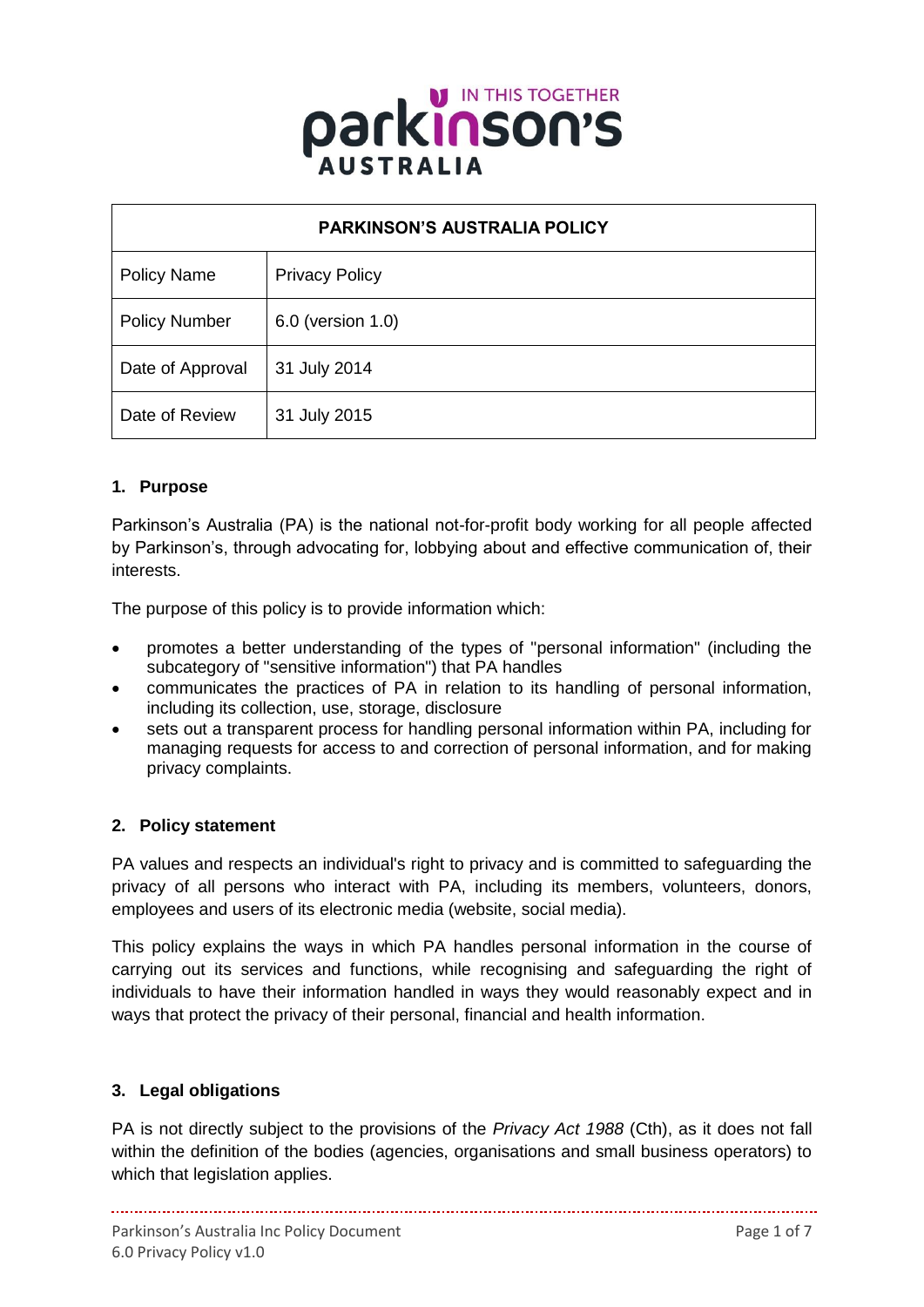However, PA receives funding from the Commonwealth Department of Social Services (Commonwealth HACC program) to assist in servicing people over the age of 65, living with Parkinson's disease. Under the terms of the Commonwealth funding agreement, PA is contractually required to comply with the Australian Privacy Principles (APPs) set out in the *Privacy Act 1988 (Cth),* in relation to the delivery of services funded under that agreement.

#### **4. Definitions**

*personal information* means information or an opinion about an identified individual, or an individual who is reasonably identifiable:

- (a) whether the information or opinion is true or not; and
- (b) whether the information or opinion is recorded in a material form or not.

#### *sensitive information* means:

- (a) information or an opinion about an individual's:
	- (i) racial or ethnic origin; or
	- (ii) political opinions; or
	- (iii) membership of a political association; or
	- (iv) religious beliefs or affiliations; or
	- (v) philosophical beliefs; or
	- (vi) membership of a professional or trade association; or
	- (vii) membership of a trade union; or
	- (viii)sexual orientation or practices; or
	- (ix) criminal record;

that is also personal information; or

- (b) health information about an individual; or
- (c) genetic information about an individual that is not otherwise health information; or
- (d) biometric information that is to be used for the purpose of automated biometric verification or biometric identification; or

(e) biometric templates.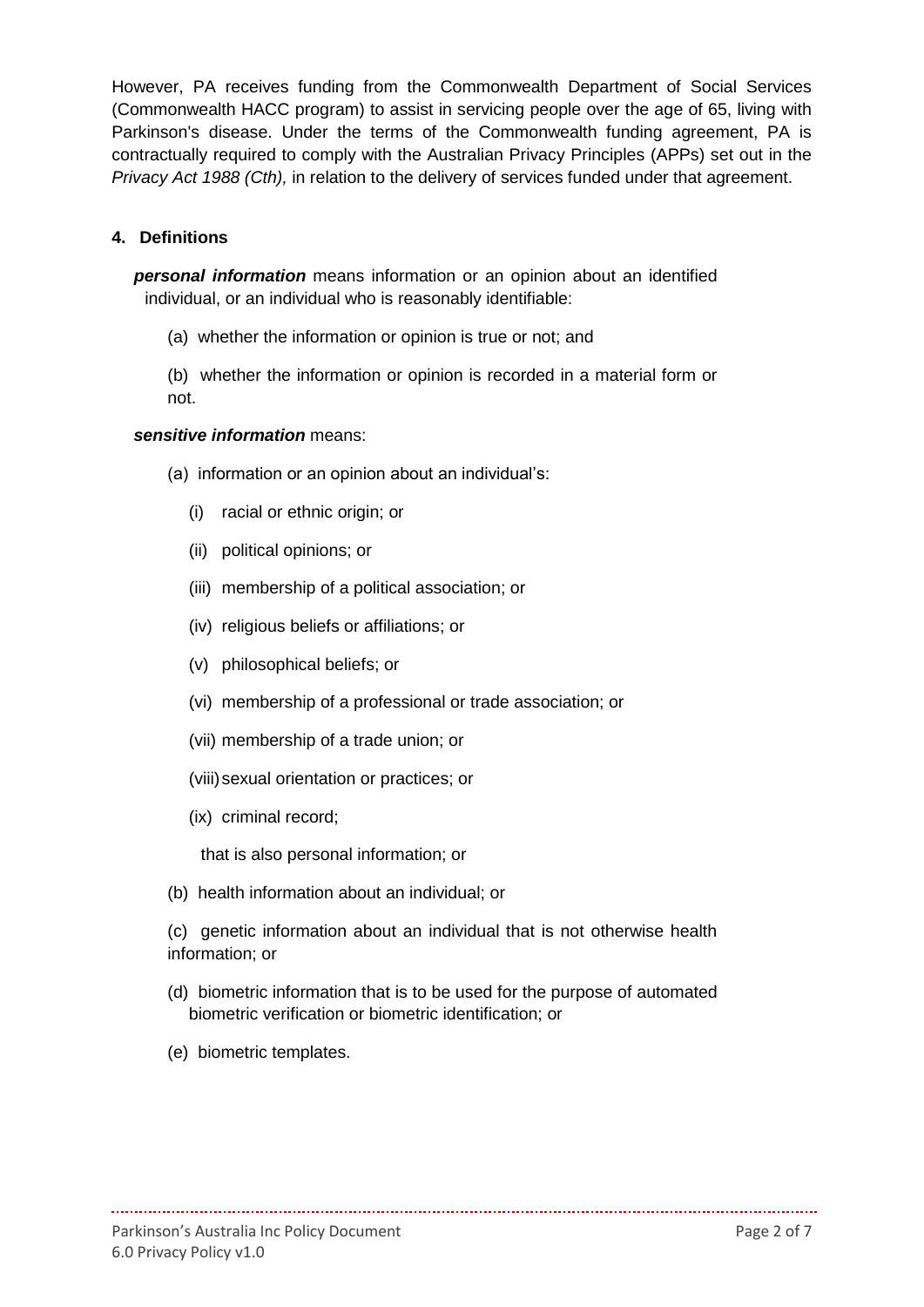# **5. What kinds of personal information does PA collect?**

Depending upon your relationship with PA (eg. as a member, financial supporter, service recipient, employee or volunteer), we may collect different types of personal information from you, including:

- contact details (name, address, telephone number, email address etc.)
- personal details including: date of birth, gender
- education and employment history; taxation details
- donation history
- credit card numbers or bank account details.

If it is reasonably necessary in the circumstances, we may also collect sensitive information such as health status (whether a sufferer of Parkinson's disease or related neurogenerative condition; country of birth; date of diagnosis). However, we will only collect your health or other sensitive information if we obtain your consent, or are other otherwise permitted by law to undertake such collection. Where practicable, we will explain how your health or other sensitive information will be used or disclosed.

#### **6. How PA collects personal information**

Information may be collected when you:

- make a financial donation to PA
- subscribe to any PA publication, including electronic publications
- provide details to PA in an application, consent form, survey, feedback form or incident report
- contact PA in person or via telephone, mail or email, or engage with PA via social media
- access the PA website
- participate in any program, activity, competition or fundraising event run by PA
- are elected or appointed to PA's Board of Directors, or a sub-committee thereof
- apply for employment or a volunteer position with PA.

We may also collect personal information about someone else from you. For example, you may wish to:

 make an 'in memoriam' donation, and have confirmation of the donation sent to the family of the deceased.

Where you provide us with personal information about other people, you must have their consent to do this, and to provide it to PA on their behalf. If not, you must tell us at the time the information is provided.

Depending on the circumstances, some types of information will be required and others might be optional. If you do not provide some or all of the information requested, this may affect PA's ability to communicate with you or provide the requested products or services.

#### **Anonymity and pseudonymity**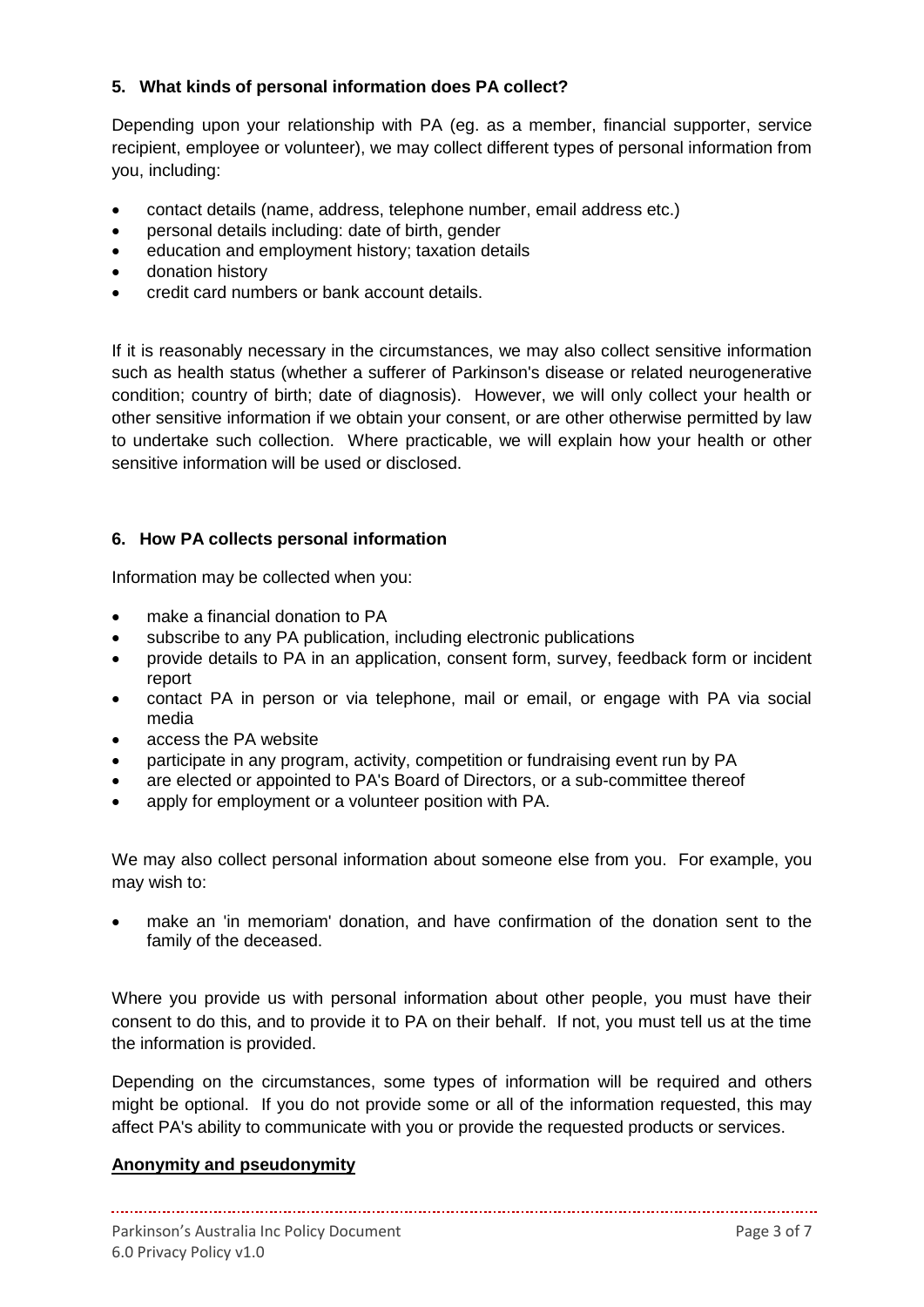Wherever it is lawful and practicable, you have the option not to identify yourself or to use a fictitious name when interacting with PA. You can remain anonymous or use a pseudonym when using PA's website or interacting with PA via social media. However, it may be necessary for PA to collect your name in order to provide you with some services (eg. issuing of tax receipts for financial donations).

# **7. Use of personal information**

PA will use your personal information for purposes which are directly related to the reason you provided the information, and where you would reasonably expect us to use that information.

Depending upon the circumstances of its collection, we may use information for:

- processing donations and providing receipts
- administering our register of members
- seeking ongoing financial support for PA, or recognising existing support
- extending invitations to upcoming events and activities
- providing follow-up information in response to questions or comments
- seeking feedback about PA's services and functions to monitor and evaluate existing activities, and plan for future service delivery
- providing information about research trials and other initiatives offered by external providers that may be of interest to PA members or supporters
- facilitating and managing an individual's employment or volunteer relationship with PA
- complying with necessary business and accounting standards

We will not use your personal information for any other purpose unless you have given your consent or one of the exceptions under the *Privacy Act 1988* applies.

# **Use for direct marketing**

From time to time, we may use the information we collect from you to let you know via mail, email, telephone or online about PA news, products or services, or to solicit donations. All such communications will include details regarding the recipient's entitlement to 'opt-out' of receiving direct marketing communications from PA, and PA will comply with any such 'optout' request as soon as practicable.

PA will not sell, rent, share or disclose your personal information to any third party for direct marketing purposes.

# **8. Disclosure of personal information**

Where necessary, PA may disclose your personal information:

to its professional advisers, including its accountants, auditors and lawyers

- to relevant Commonwealth and state government funding agencies
- in other circumstances permitted by law.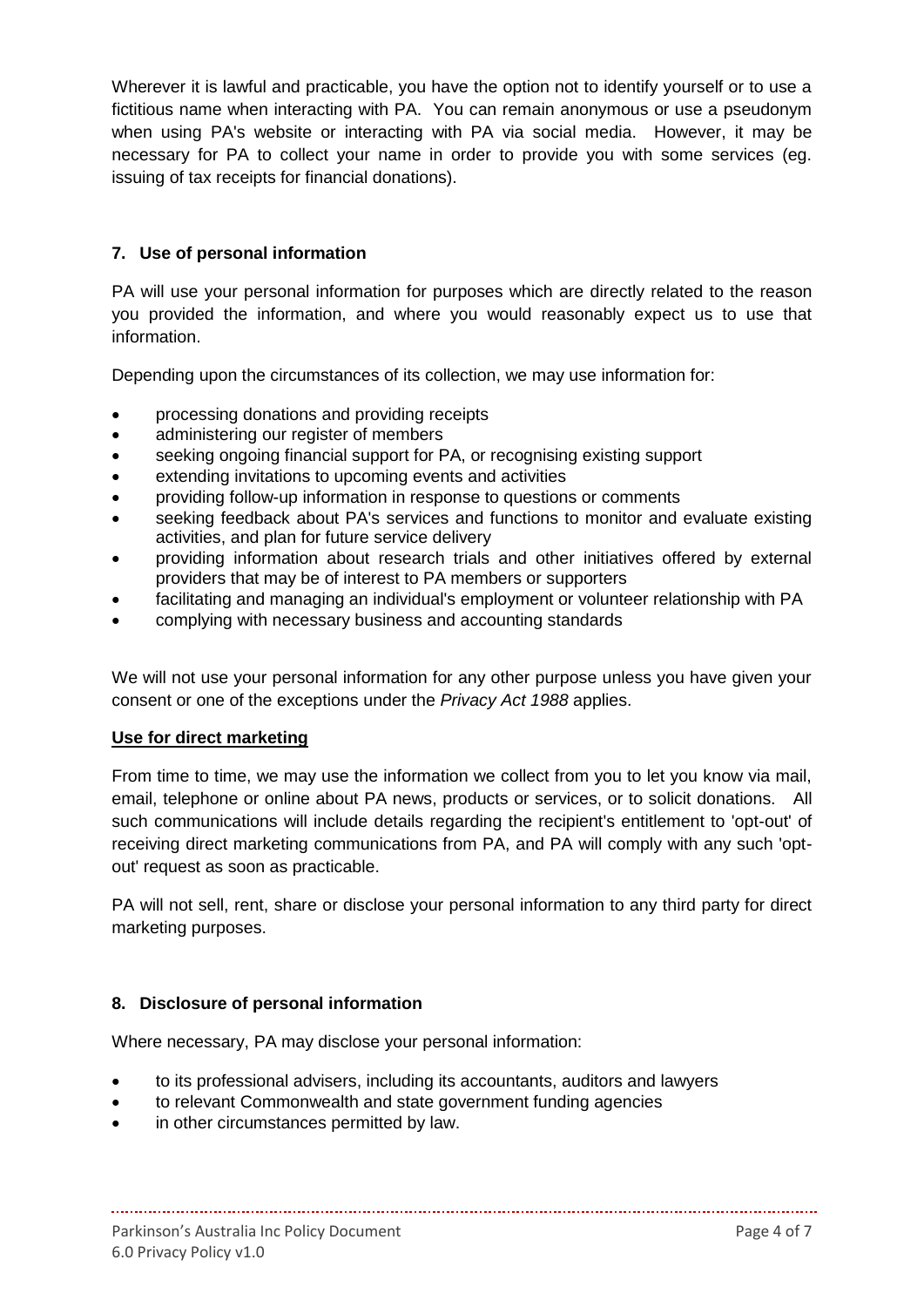PA does not normally send personal information out of Australia. Should we be required to send information overseas, we will undertake to protect your personal information, by ensuring that the country concerned has similar protections in relation to privacy or by entering into contractual arrangements.

# **9. Security of personal information**

PA holds personal information in a number of ways, including in electronic databases, email contact lists, and in paper files held in filing cabinets (locked where appropriate) or in archive storage boxes. PA's policy is to take reasonable steps to protect the personal and sensitive information we hold against misuse, interference, loss or unauthorised access, modification and disclosure.

The steps we take to protect the personal information we hold include physical security for PA's office premises, securing paper files in locked cabinet, relevant access control mechanisms for our IT resources (such as encryption, firewalls, anti-virus software and login and password protection), and personnel security and training and workplace policies.

When the personal information is no longer required, and can legally be disposed of, it is destroyed in a secure manner in accordance with PA's Record Retention and Disposal Policy.

#### **Payment security**

PA processes donations using EFTPOS and online technologies. PA's policy is to ensure that all transactions processed electronically meet industry security standards to ensure payment details are protected.

If an individual uses their credit card and the transaction is processed manually, the transaction record will be stored by PA for the period that financial records are required by law to be retained, following which it will be destroyed in a secure manner.

#### **Internet and social media security**

While PA strives to protect the personal information and privacy of users of its internet and social media sites, we cannot guarantee the security of any information that you disclose online and you disclose that information at your own risk. If you are concerned about sending your information over the internet, you can contact PA by telephone or post (*see contact details below*).

You can also help to protect the privacy of your personal information by keeping your passwords secret, utilising anti-virus software, and by ensuring that you log out of the website or social media site when you have finished using it. In addition, if you become aware of any security breach on our internet or social media sites, please let us know as soon as possible.

#### **Third party websites**

Links to third party websites that are not operated or controlled by PA are provided for your convenience only. PA is not responsible for the privacy or security practices of those third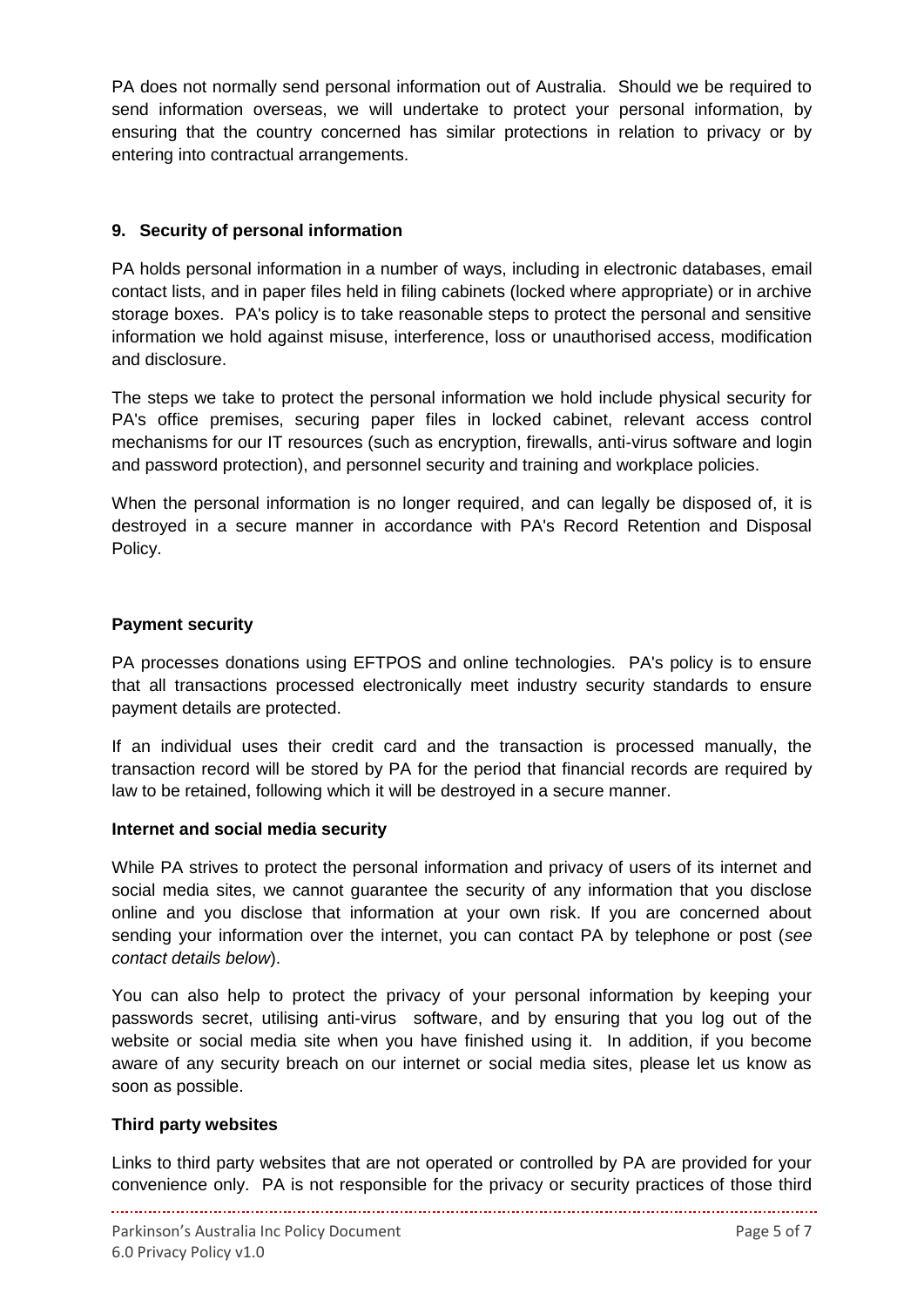party websites, which are not covered by this Privacy Policy. We recommend that you review the privacy and security policies of those third party websites before supplying any personal information to them.

# **10. Access to and correction of personal information**

PA will take reasonable steps to ensure that all personal information that we collect, hold, and use or disclose is accurate, up- to-date, complete, relevant and not misleading. You can also help us to keep your information up to date by letting us know about any changes to your personal information, such as your postal or email address or phone number.

You may request to access or correct your personal information at any time by contacting PA's Privacy Officer (*see contact details below*). We will give you access to the information unless one of the exceptions under the *Privacy Act 1988* applies (eg. if providing access would be unlawful or denying access is authorised by law). If you request to access or correct your personal information, we will respond within a reasonable time (usually within 30 days). If your request is refused, we will give you a written notice setting out the reasons for refusal.

#### **11. Complaints procedures**

PA is committed to the protection of your privacy. If you have any questions about how we handle personal information, or would like to complain about how we have handled your personal information, or would like further information about our Privacy Policy, please submit a written query or complaint to our Privacy Officer. Our Privacy Officer will assess any queries or complaints and will liaise with you to resolve any issues within a reasonable time (usually within 30 days).

# **12. How to contact Parkinson's Australia**

We welcome and appreciate your feedback or comments in relation to our Privacy Policy and our handling of personal and sensitive information.

**Telephone:** 0407 703 328

**Email:** info@parkinsons.org.au

**Post:** PO Box 717, Mawson ACT 2607

#### **13. Changes to this Privacy Policy**

PA will review this policy annually, and may amend or update it from time to time. If relevant privacy legislation and/or governance codes or contractual obligations are introduced or amended, the policy will be updated accordingly, and we will summarise any substantial modifications or enhancements in this section of the policy.